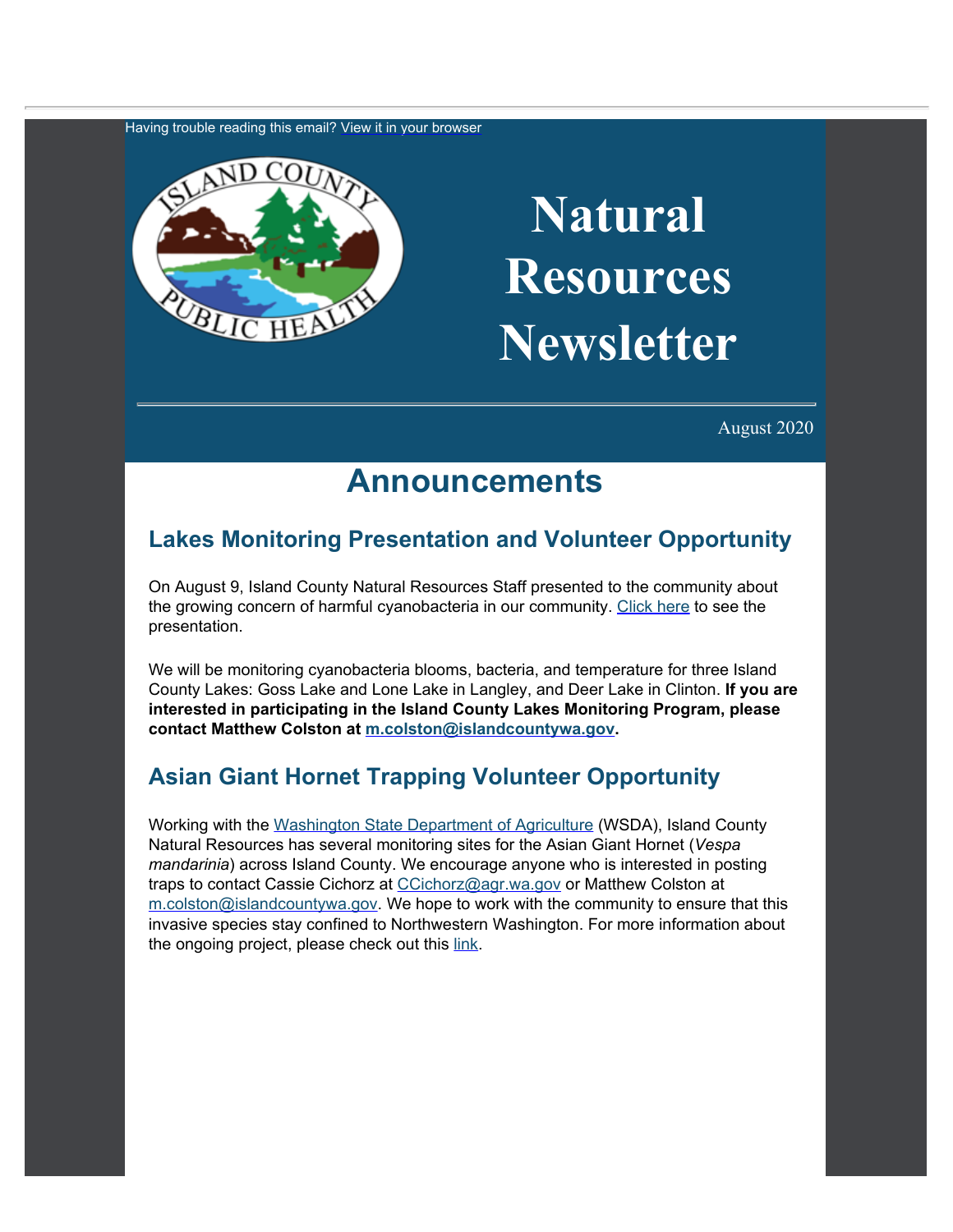

*Size comparison of an Asian giant hornet and a honey bee. Image source: United States Department of Agriculture*

## **Committee Updates**

#### **[Island Local Integrating](https://www.islandcountywa.gov/Health/DNR/ILIO/Pages/Home.aspx?utm_content=&utm_medium=email&utm_name=&utm_source=govdelivery&utm_term=) [Organization \(ILIO\)](https://www.islandcountywa.gov/Health/DNR/ILIO/Pages/Home.aspx?utm_content=&utm_medium=email&utm_name=&utm_source=govdelivery&utm_term=)**

The ILIO Technical Committee will meet on Tuesday, September 14 from 1-3pm via Zoom, and the Executive Committee will meet on Wednesday, August 25 from 10-11am via Zoom.

Check out [this Puget Sound](https://www.pugetsoundinstitute.org/2021/06/puget-sound-partnership-takes-closer-look-at-human-well-being-and-environmental-justice/?utm_content=&utm_medium=email&utm_name=&utm_source=govdelivery&utm_term=) [Institute article](https://www.pugetsoundinstitute.org/2021/06/puget-sound-partnership-takes-closer-look-at-human-well-being-and-environmental-justice/?utm_content=&utm_medium=email&utm_name=&utm_source=govdelivery&utm_term=) to learn about how the [Puget Sound](https://www.psp.wa.gov/?utm_content=&utm_medium=email&utm_name=&utm_source=govdelivery&utm_term=) [Partnership](https://www.psp.wa.gov/?utm_content=&utm_medium=email&utm_name=&utm_source=govdelivery&utm_term=) (PSP) is working to incorporate human wellbeing and environmental justice into its work.

The PSP 2022-2026 Action Agenda development is wrapping up Phase 3 – Strategy Development, and beginning to move to Phase 4 – Developing actions and commitments that align with strategies.

ILIO is currently working on updating Island County's Ecosystem Recovery Plan.

Check out **ILIO's website for meeting information.** 

#### **[Marine Resources Committee \(MRC\)](https://www.islandcountymrc.org/?utm_content=&utm_medium=email&utm_name=&utm_source=govdelivery&utm_term=)**

The next MRC meeting will be held Tuesday, September 7 from 3-5pm via Zoom.

Catch More Crab! On the opening day of the crabbing season, volunteers at Camano Island State Park, Cornet Bay Boat Launch, Langley Marina, and Oak Harbor Marina distributed [Catch More Crab](https://nwstraitsfoundation.org/project/recreational-crabbing-resources/?utm_content=&utm_medium=email&utm_name=&utm_source=govdelivery&utm_term=) materials. An estimated 12,000 pots are lost in Puget Sound each year, which continue to capture crab with no one to harvest them. Following the recommendations below will help you to protect the environment while increasing your crab harvest!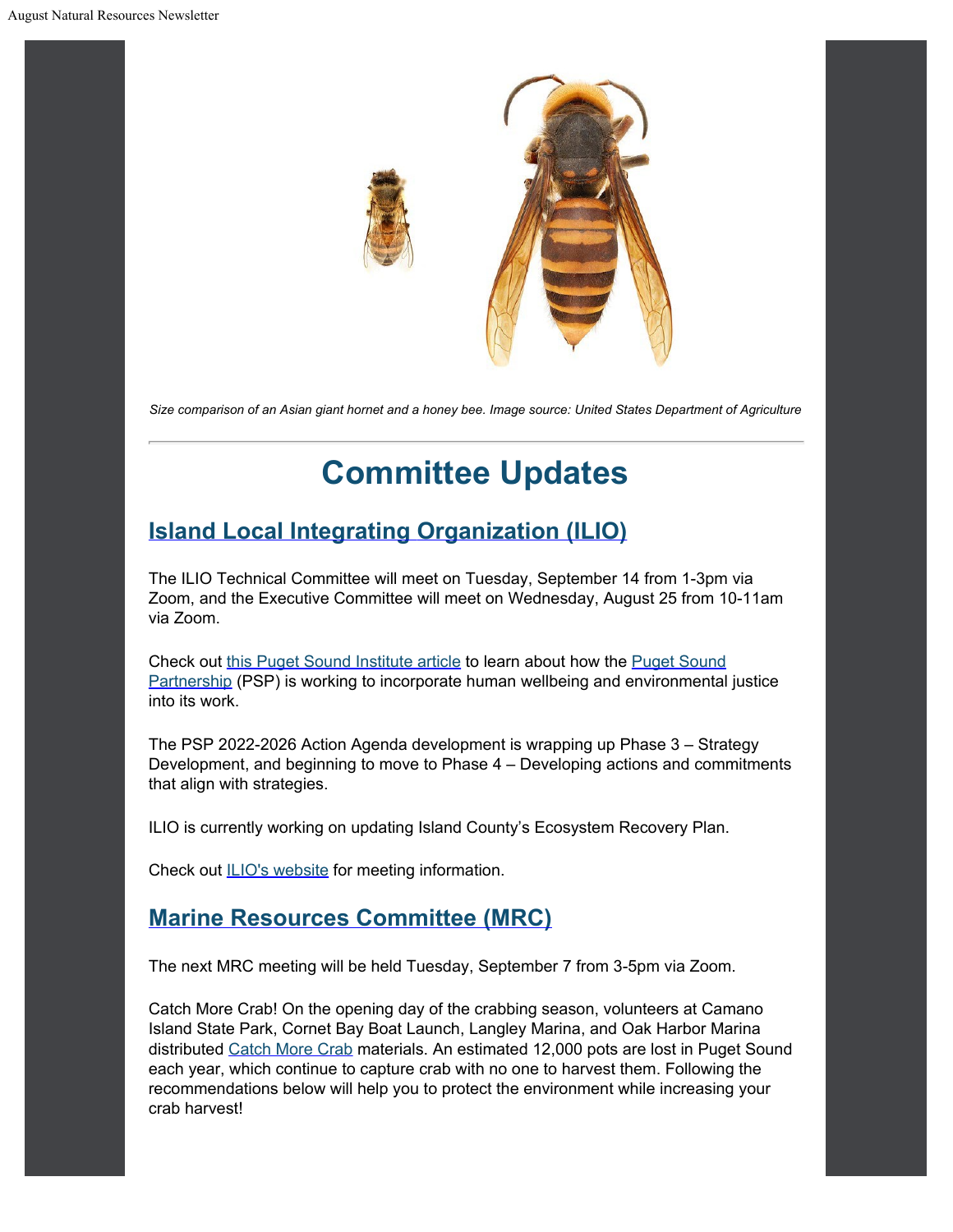

Speaking of crabbing, the [Northwest Straits](https://nwstraitsfoundation.org/?utm_content=&utm_medium=email&utm_name=&utm_source=govdelivery&utm_term=) [Foundation](https://nwstraitsfoundation.org/?utm_content=&utm_medium=email&utm_name=&utm_source=govdelivery&utm_term=) (NWSF) and [Washington State](https://wdfw.wa.gov/?utm_content=&utm_medium=email&utm_name=&utm_source=govdelivery&utm_term=) [Department of Fish and Wildlife](https://wdfw.wa.gov/?utm_content=&utm_medium=email&utm_name=&utm_source=govdelivery&utm_term=) (WDFW) hosted a crabber workshop, including rules, regulations, tips, and tricks to catch more crab. Check out the workshop's recording [here](https://www.youtube.com/watch?utm_content=&utm_medium=email&utm_name=&utm_source=govdelivery&utm_term=&v=fkHTiCBjEPg).

Be sure to check **[MRC's website](https://www.islandcountymrc.org/meetings-events/?utm_content=&utm_medium=email&utm_name=&utm_source=govdelivery&utm_term=) for meeting information**.

#### **[Salmon Recovery](https://www.islandcountywa.gov/Health/DNR/Salmon/Pages/Home.aspx?utm_content=&utm_medium=email&utm_name=&utm_source=govdelivery&utm_term=)**

The Salmon Recovery Technical and Citizen Committee (SRTCC) will meet on Wednesday, September 15 from 1-3pm via Zoom.

If you are able to provide a business perspective to salmon recovery, SRTCC can benefit greatly from your experience! SRTCC is looking for a member who is able to serve by helping the group view salmon recovery through a business/economic lens. Please contact Dawn Spilsbury Pucci at [d.pucci@islandcountywa.gov](mailto:d.pucci@islandcountywa.gov) if you or someone you know is interested in this opportunity.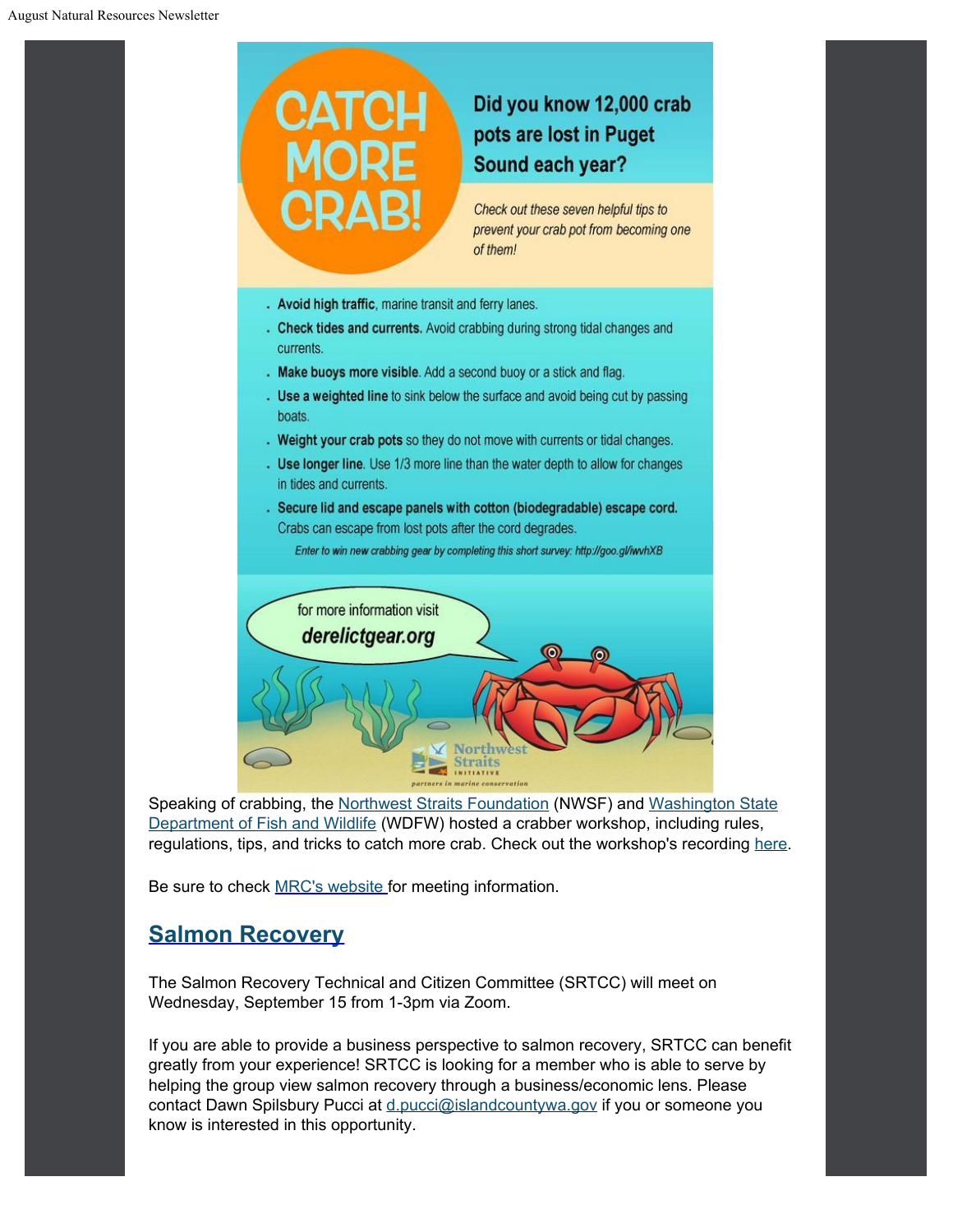Be sure to check out the [Salmon Recovery website](https://www.islandcountywa.gov/Health/DNR/Salmon/Pages/SRTCC-Meeting-Notes.aspx?utm_content=&utm_medium=email&utm_name=&utm_source=govdelivery&utm_term=) for meeting information.

## **Resources and Interesting Reads**

#### **Local News**

WDFW updated the [terrestrial bird](https://vitalsigns.pugetsoundinfo.wa.gov/VitalSignIndicator/Detail/2?utm_content=&utm_medium=email&utm_name=&utm_source=govdelivery&utm_term=) [population abundance indicator,](https://vitalsigns.pugetsoundinfo.wa.gov/VitalSignIndicator/Detail/2?utm_content=&utm_medium=email&utm_name=&utm_source=govdelivery&utm_term=) which monitors species that live in forest interiors or that are associated with humans. This is the first time reporting on this indicator, which informs the [Birds Vital Sign](https://vitalsigns.pugetsoundinfo.wa.gov/VitalSign/Detail/17?utm_content=&utm_medium=email&utm_name=&utm_source=govdelivery&utm_term=). Unfortunately, the progress of this indicator is "getting worse."

During the 2020 legislative session, Washington State Legislature passed a [statewide](https://app.leg.wa.gov/RCW/default.aspx?cite=70A.530&utm_content=&utm_medium=email&utm_name=&utm_source=govdelivery&utm_term=) [ban](https://app.leg.wa.gov/RCW/default.aspx?cite=70A.530&utm_content=&utm_medium=email&utm_name=&utm_source=govdelivery&utm_term=) [on single-use](https://app.leg.wa.gov/RCW/default.aspx?cite=70A.530&utm_content=&utm_medium=email&utm_name=&utm_source=govdelivery&utm_term=) plastic bags, an effort to reduce plastic pollution, litter, and waste. The bag ban goes into effect on Friday, October 1. Read more [here](https://ecology.wa.gov/Waste-Toxics/Reducing-recycling-waste/Plastic-bag-ban?utm_content=&utm_medium=email&utm_name=&utm_source=govdelivery&utm_term=)!

### **Funding Opportunities**

Washington counties, cities, and towns with a Shoreline Master Program will be eligible to apply for the [Shoreline Master](https://ecology.wa.gov/About-us/Payments-contracts-grants/Grants-loans/Find-a-grant-or-loan/SMP-competitive-grant-pilot-program?utm_content=&utm_medium=email&utm_name=&utm_source=govdelivery&utm_term=) [Program Competitive Grant Pilot Program](https://ecology.wa.gov/About-us/Payments-contracts-grants/Grants-loans/Find-a-grant-or-loan/SMP-competitive-grant-pilot-program?utm_content=&utm_medium=email&utm_name=&utm_source=govdelivery&utm_term=) through the [Washington State](https://ecology.wa.gov/?utm_content=&utm_medium=email&utm_name=&utm_source=govdelivery&utm_term=) [Department of Ecology](https://ecology.wa.gov/?utm_content=&utm_medium=email&utm_name=&utm_source=govdelivery&utm_term=) (Ecology). The application period opens on Wednesday, September 1 and closes Thursday, October 14.

The application period for the [Federal Emergency](https://www.fema.gov/?utm_content=&utm_medium=email&utm_name=&utm_source=govdelivery&utm_term=) [Management Agency's](https://www.fema.gov/?utm_content=&utm_medium=email&utm_name=&utm_source=govdelivery&utm_term=) (FEMA) [Flood](https://www.fema.gov/grants/mitigation/floods?utm_content=&utm_medium=email&utm_name=&utm_source=govdelivery&utm_term=) [Mitigation](https://www.fema.gov/grants/mitigation/floods?utm_content=&utm_medium=email&utm_name=&utm_source=govdelivery&utm_term=) [Assistance \(FMA\) grant program](https://www.fema.gov/grants/mitigation/floods?utm_content=&utm_medium=email&utm_name=&utm_source=govdelivery&utm_term=) and the new [Building Resilient](https://www.fema.gov/grants/mitigation/building-resilient-infrastructure-communities?utm_content=&utm_medium=email&utm_name=&utm_source=govdelivery&utm_term=) [Infrastructure](https://www.fema.gov/grants/mitigation/building-resilient-infrastructure-communities?utm_content=&utm_medium=email&utm_name=&utm_source=govdelivery&utm_term=) [and Communities \(BRIC\) grant program](https://www.fema.gov/grants/mitigation/building-resilient-infrastructure-communities?utm_content=&utm_medium=email&utm_name=&utm_source=govdelivery&utm_term=) will open on Thursday, September 30 and close on Friday, January 28, 2022. To learn more about these programs, check out [this Webinar](https://www.fema.gov/grants/mitigation/2021-building-resilient-infrastructure-and-communities-and-flood-mitigation-assistance-programs?utm_content=&utm_medium=email&utm_name=&utm_source=govdelivery&utm_term=) [Series](https://www.fema.gov/grants/mitigation/2021-building-resilient-infrastructure-and-communities-and-flood-mitigation-assistance-programs?utm_content=&utm_medium=email&utm_name=&utm_source=govdelivery&utm_term=), which runs until Wednesday, October 13.

#### **Learn**

In March, the [Puget Sound Ecosystem](https://www.psp.wa.gov/PSEMP-overview.php?utm_content=&utm_medium=email&utm_name=&utm_source=govdelivery&utm_term=) [Monitoring Project's](https://www.psp.wa.gov/PSEMP-overview.php?utm_content=&utm_medium=email&utm_name=&utm_source=govdelivery&utm_term=) (PSEMP) Nearshore Work Group and WDFW's **Estuary and Salmon and [Restoration Program](https://wdfw.wa.gov/species-habitats/habitat-recovery/nearshore/conservation/programs/esrp?utm_content=&utm_medium=email&utm_name=&utm_source=govdelivery&utm_term=)** (ESRP) hosted the Nearshore Restoration Summit. About 80 speakers representing over 50 institutions presented to more than 500 registrants online. Discussions focused on Puget Sound beach, delta, and embayment shore forms. Presentations were recorded and are available [here.](https://www.youtube.com/playlist?list=PLo22nBM4mjeRzh21_R8Mm5XLO59XXkAGU&utm_content=&utm_medium=email&utm_name=&utm_source=govdelivery&utm_term=)

Check out [this Storymap](https://storymaps.arcgis.com/stories/124e9d24ec1d4e419ea4e32a5ccb42fa?utm_content=&utm_medium=email&utm_name=&utm_source=govdelivery&utm_term=) from the [Puget Sound Restoration](https://restorationfund.org/?utm_content=&utm_medium=email&utm_name=&utm_source=govdelivery&utm_term=) [Fund](https://restorationfund.org/?utm_content=&utm_medium=email&utm_name=&utm_source=govdelivery&utm_term=), all about exploring Puget Sound's kelp forests.

Ecology's [Spill Prevention,](https://ecology.wa.gov/About-us/Who-we-are/Our-Programs/Spills-Prevention-Preparedness-Response?utm_content=&utm_medium=email&utm_name=&utm_source=govdelivery&utm_term=) [Preparedness and Response Program](https://ecology.wa.gov/About-us/Who-we-are/Our-Programs/Spills-Prevention-Preparedness-Response?utm_content=&utm_medium=email&utm_name=&utm_source=govdelivery&utm_term=) has released a new report: [Vessel Activity](https://apps.ecology.wa.gov/publications/SummaryPages/2108008.html?utm_content=&utm_medium=email&utm_name=&utm_source=govdelivery&utm_term=) [Synopsis: Maritime activity in the Northern Puget Sound and Strait](https://apps.ecology.wa.gov/publications/SummaryPages/2108008.html?utm_content=&utm_medium=email&utm_name=&utm_source=govdelivery&utm_term=) [of](https://apps.ecology.wa.gov/publications/SummaryPages/2108008.html?utm_content=&utm_medium=email&utm_name=&utm_source=govdelivery&utm_term=) [Juan de Fuca](https://apps.ecology.wa.gov/publications/SummaryPages/2108008.html?utm_content=&utm_medium=email&utm_name=&utm_source=govdelivery&utm_term=). This synopsis combines multiple data sources and analysis methods to provide a holistic view of 2018 vessel activity in the Salish Sea and to highlight areas and timeframes where vessel activities overlap.

#### **Act!**

The virtual [Salish Sea Ecosystem](https://salishseaconference.com/?utm_content=&utm_medium=email&utm_name=&utm_source=govdelivery&utm_term=) [Conference](https://salishseaconference.com/?utm_content=&utm_medium=email&utm_name=&utm_source=govdelivery&utm_term=) will be held virtually the week of April 25, 2022. They will be making a call for submissions this summer. Visit [here](https://salishseaconference.com/?utm_content=&utm_medium=email&utm_name=&utm_source=govdelivery&utm_term=) for more details.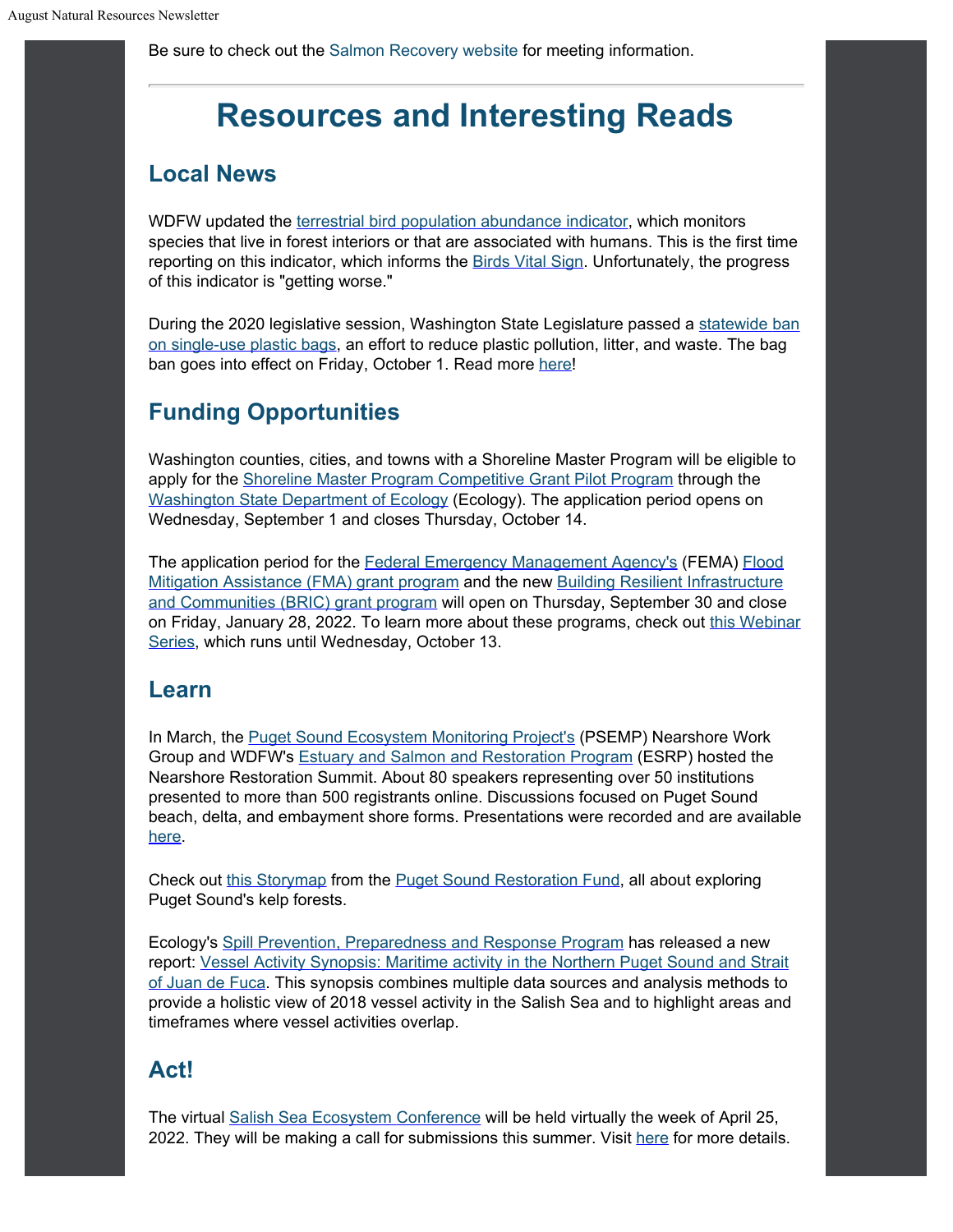PSEMP's Steering Committee is seeking new members. Applications are due by Sunday, August 29. [Click here](https://pspwa.app.box.com/s/673mmey9870kpwxvn5ndvc2xtyuhu6c0?utm_content=&utm_medium=email&utm_name=&utm_source=govdelivery&utm_term=) for more details.

Want an excuse to visit some amazing coastal sites? Check out NWSF's [Passport To](https://nwstraitsfoundation.org/activities/passport-to-marine-adventure/?eId=faba05b1-a607-4108-956b-14db1ecf5169&eType=EmailBlastContent&utm_content=&utm_medium=email&utm_name=&utm_source=govdelivery&utm_term=) [Marine](https://nwstraitsfoundation.org/activities/passport-to-marine-adventure/?eId=faba05b1-a607-4108-956b-14db1ecf5169&eType=EmailBlastContent&utm_content=&utm_medium=email&utm_name=&utm_source=govdelivery&utm_term=) [Adventure](https://nwstraitsfoundation.org/activities/passport-to-marine-adventure/?eId=faba05b1-a607-4108-956b-14db1ecf5169&eType=EmailBlastContent&utm_content=&utm_medium=email&utm_name=&utm_source=govdelivery&utm_term=)! It's an interactive way to engage with the Salish Sea and its surrounding ecosystem. Visit coastal exploration sites, complete educational activities and win prizes as you explore the Salish Sea like never before.



## **Event Rundown**

| Wednesday,<br>August 25                    | The ILIO Executive Committee will meet via Zoom from 10-11am.                                                                                                                  |
|--------------------------------------------|--------------------------------------------------------------------------------------------------------------------------------------------------------------------------------|
| Thursday,<br>August 26                     | WSU Extension is hosting a webinar: Healthy Forest Understories and<br>the Weeds that Get in the Way. Register here.                                                           |
| Tuesday,<br>August 31                      | The Pacific States/British Columbia Task Force is hosting a 90-minute<br>webinar entitled "Renewable fuels - Fundamentals, Future and<br>Response Planning" from 10:30am-12pm. |
| Tuesday,<br>September 7                    | The MRC will meet via Zoom from 3-5pm.                                                                                                                                         |
| Wednesday,<br>September 8                  | Ecology is hosting a free Marine Mammal Management in Oil Spill<br>Response workshop at 8am.                                                                                   |
| Tuesday,<br>September 14                   | The ILIO Technical Committee will meet via Zoom from 1-3pm.                                                                                                                    |
| Monday<br>&Tuesday,<br>September 13<br>&14 | UW Tacoma is hosting a virtual EMCON conference.                                                                                                                               |